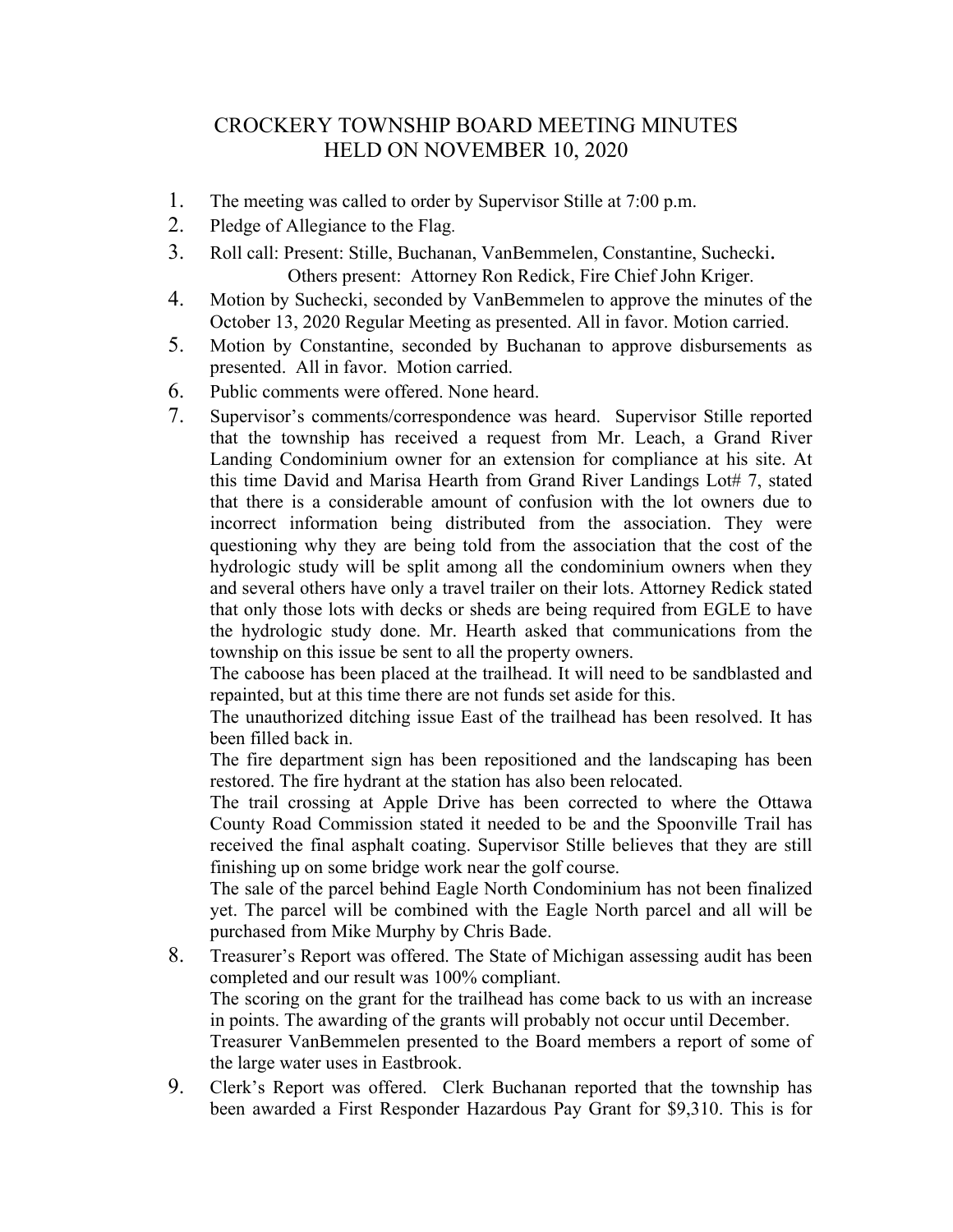those firefighters who responded to calls from March through the end of September. Hazard pay for the firefighters was based on the call hours they totaled during this period.

10. Fire Chief's report was offered. The department responded to 29 calls in October. The Chief was notified that weather permitting, Consumers Energy will be repositioning a pole in front of the station on Wednesday. This will mean the station could be without power for a few hours. Preparations have been made so fire department services will not be disrupted.

Chief Kriger is asking for the termination of firefighter Forrest Whipple due to no activity on his part for the last 6 months.

- 11. Motion by VanBemmelen, seconded by Constantine to terminate Forrest Whipple as firefighter for Crockery Township due to inactivity All in favor. Motion carried.
- 12. Motion by VanBemmelen, seconded by Suchecki to accept the letter of resignation from firefighter Erik Erhorn effective November 20, 2020. All in favor. Motion carried.
- 13. Derek Hall, State of Michigan Auditor presented an overview of the recently completed annual financial audit.
- 14. Committee Chair reports were offered. No reports were heard.
- 15. Board Member Committee reports were offered. Trustee Constantine reported that the Zoning Board of Appeals had a meeting recently to elect officers and work on some by-law changes. No other reports were heard.
- 16. The Board reviewed a list of Planning Commission and other committee members whose terms are expiring (see attached list).
- 17. Motion by VanBemmelen, seconded by Buchanan to re-appoint the list of commission/committee members whose terms are expiring, as presented. All in favor. Motion carried.
- 18. Motion by Constantine, seconded by Buchanan to re-appoint the list of Corridor Improvement Authority members whose terms are expiring, as presented. All in Favor. Motion carried.
- 19. Motion by Constantine, seconded by Suchecki to approve Precision Edge Lawn Care, LLC for this winter snowplowing. The rates and terms will remain the same as last year. All in favor. Motion carried.
- 20. Motion by Buchanan, seconded by VanBemmelen to approve Michigan Chloride Sales (MCS) for the 2021 road brining. This will be for three brine applications beginning April 29, July 8 and the final application will be September 8<sup>th</sup>. All in favor. Motion carried.
- 21. Clerk Buchanan read a letter from Lukas Hill, Chairman of The Friends of The North Bank Trail. The contents of the letter encourage creating a position for a person to oversee the completion of the North Bank Trail and trailhead on behalf of Crockery Township, and that they support Leon Stille to fill that position.
- 22. Motion by VanBemmelen, seconded by Constantine to adopt Resolution 2020- 22, Resolution To Create Position Of Township Non-Motorized Pathway